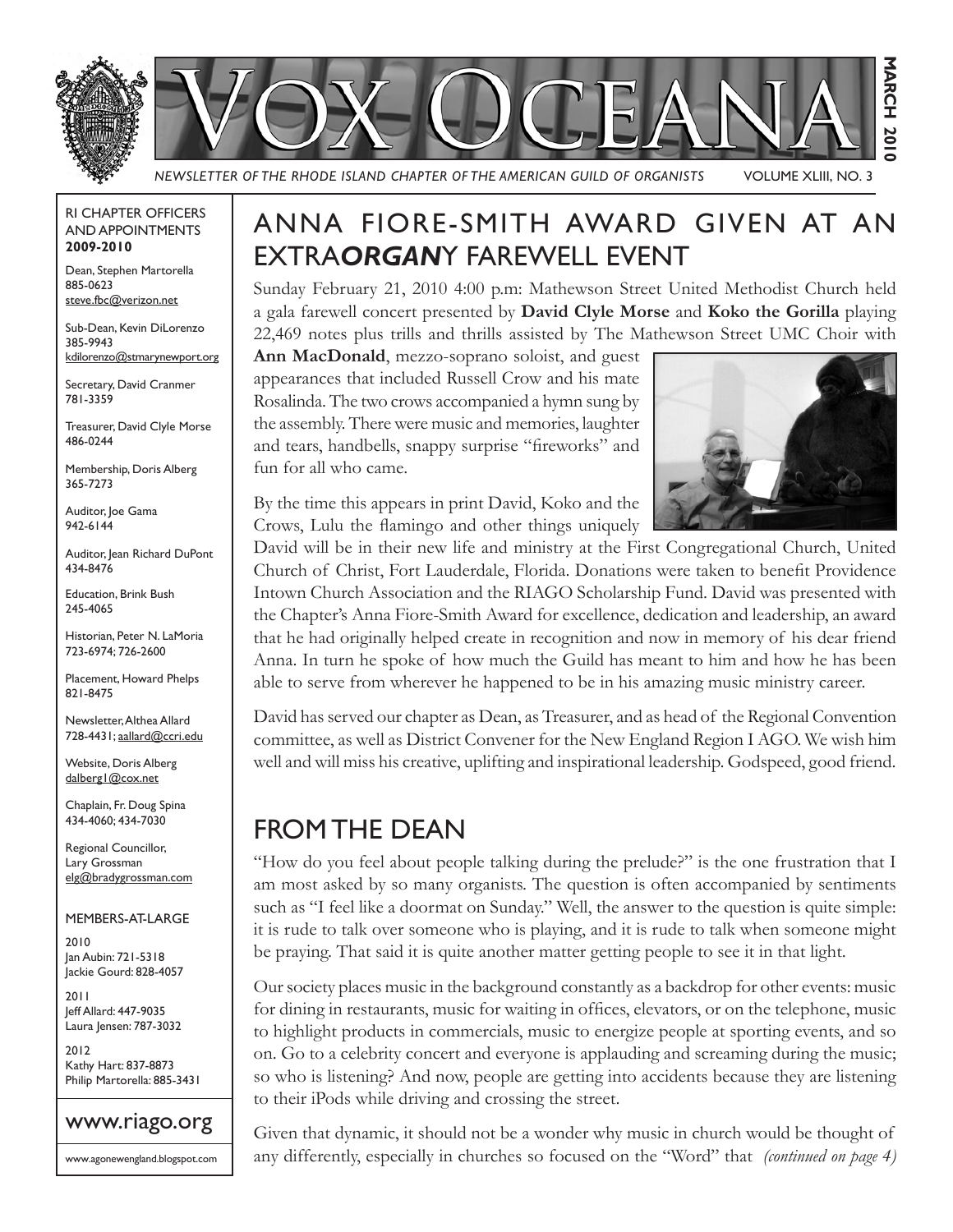### MARCH EVENTS

**Friday, February 26, 8:00pm:** The Rhode Island Chapter of The American Guild of Organists presents **Stephen Hamilton**, organist for the historic Church of the Holy Trinity in New York City, in a performance of **Marcel Dupré's** *Le Chemin de la Croix* "The Stations of the Cross" (1932) with the poem by Paul Claudel (1911) narrated in French with English translation. *The Diapason* wrote of Stephen Hamilton, "Hamilton's playing is fluid and virtuosic, and he knows how to coax the loveliest sounds from the…organ." Cathedral of Ss. Peter and Paul, Providence.

**Saturday, February 27, 7:30pm:** Newport Baroque presents harpsichordist **Paul Cienniwa** in a recital featuring a world premiere: *Partita No. 1, Op. 97* by Larry Thomas Bell, and works by Bach, Couperin, D. Scarlatti. Pre-concert lecture at 7:15 pm by Mr. Bell. Hawes Room, Trinity Church, One Queen Anne Square, Newport. \$25 General Admission (\$22.50 online); \$22.50 Students/ Seniors/Military; \$10 Ages 6-18.

**Sunday, February 28, 3:00pm: The Gregorian Concert Choir with the Choir of Cranston High School West and Festival Orchestra** under the direction of **The Reverend Monsignor Anthony Mancini**, with **Philip Faraone**, organ, will present "A Concert of Sacred Music" for the Benefit of Bishop Tobin's "Keep the Heat On" Challenge. Cathedral of Ss. Peter and Paul, Providence. Tickets \$10. 401-331-2434.

**Sunday, March 7, 3:00pm:** Organ concert by **Frederick Jodry**, Music Director, First Unitarian Church of Providence, on the Ahlborn-Galanti AG3100 organ. Featuring works by Buxtehude, Mendelssohn, Bach and Vierne. Suggested donation of \$5. Reception follows. Newman Church, 100 Newman Avenue, Rumford; 401-434-4742.

**Saturday, April 10, 2:00pm: Newport Baroque** presents its 3rd Annual Royal Tea and Recital faturing recorder virtuoso **Héloïse Degrugillier** with harpsichordist **Paul Cienniwa** at Newport's world famous Hotel Viking. Enjoy a menu of freshly-made tea sandwiches, assorted scones served with Lemon Curd, assorted Tea Breads, Truffles and Petit Fours, Champagne or Kir Royale. Reservations requested by April 1. Tickets(\$40) may be ordered online (www.newportbaroque.org) or at 401-855-3096. Hotel Viking, 1 Bellevue Avenue, Newport. Handicapped accessible. Discount for groups of six or more, call Newport Baroque.

**Sunday, April 18 at 3:00 pm:** Newman Congregational Church Choir's **Spring Choral Concert –** *Celebrating the 200 Year Anniversary of our Meeting House through American Choral Music*. Featuring works by Billings, Buck, Parker, Copland and Barber. **Geoffrey Greene**, music director, **Alisa Cassola**, soprano, **Barbara Youmans**, alto, **Neil Letendre**, tenor, **Paul Hutchins**, bass. \$10 suggested donation to benefit the music program. Delectable dessert reception follows. Newman Congregational Church, 100 Newman Avenue, Rumford, RI. 401-434- 4742 or newmanchurch@juno.com.

#### **CAPE COD EVENT**

**Sunday, March 21, 3:30pm:** Honoring Bach's 325th Anniversary with a concert presented by Gloriae Dei Artes organists with preludes, fugues and choral based works from all periods of this great composer's life. E.M.Skinner organ in the splendid acoustics of the Church of the Transfiguration in Orleans, MA. tickets 508-240-2400 or www.gdaf.org.

#### MUSIC FOR SALE

We've received an offer from Helen Whipple:

*Serving as a church organist since 1952 in Florida, North Carolina, and Massachusetts, I retired in December '07 although I substitute upon occasion. Anyway, I have lots of organ music and would like to sell - probably cheap. I also have stacks of music that belonged to Kenneth Morse. His son gave it to me for the Westport Point UMC.*

As the list is long, Doris Alberg has it available via e-mail for anyone interested in looking at the offerings, along with Ms Whipple's contact information.

#### MEMBER NEWS

Welcome to new member **Susan H. Markham**, 109 Reservoir Road, Coventry, RI 02816; h 821-6786; iplayinchurch@aol.com

Welcome back to **Reuel Gifford**, 94 Cowden Street, Central Falls, RI 02863, organist/director at St. William RC Church, Warwick; h 722-1761; w 339-3488 and to **May Grant**, 85 Oakland Avenue, Seekonk, MA 02771, and to **Richard Funk**, 521-7299 x611.

**Julie Tagen** will be serving at Mathewson Street Methodist during the search for David Clyle Morse's successor.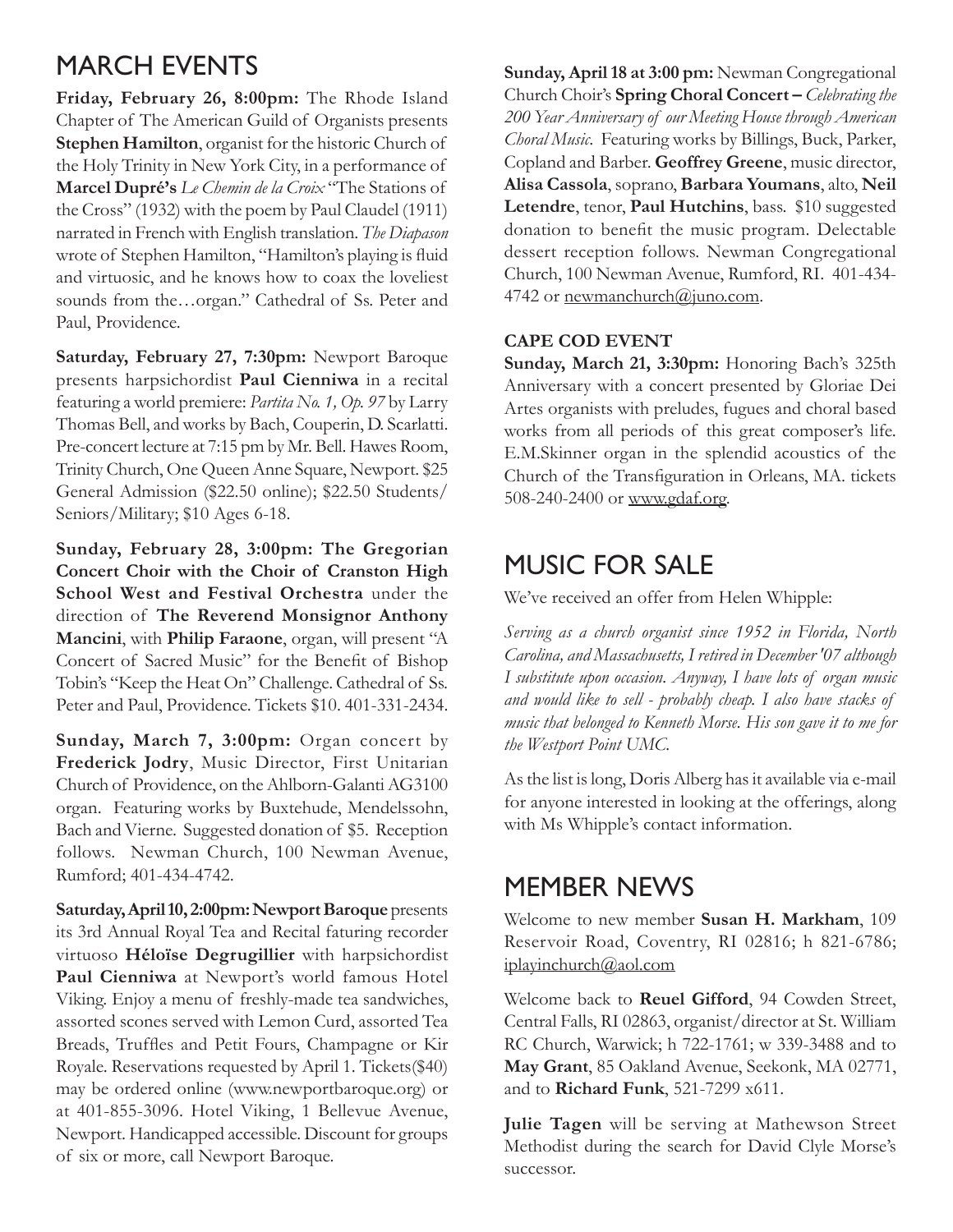## MEMBER SPOTLIGHT

This month's member spotlight features a letter from Brink Bush on his trip to St. Sulpice, Paris.

#### Dear RIAGO Friends,

In November I performed two concerts in Paris, France. One was at the American Cathedral near the Champs-Élysées. That cathedral has served as the center of Episcopal church life for Americans residing in Paris since 1886 and is the cathedral for the Convocation of American Churches in Europe of the Episcopal Church in the US. It is a beautiful Victorian gothic building seating about 800 people. Its pipe organ, built by the great 19th Century French builder Aristide Cavaille-Coll, has been rebuilt and enlarged over the years. I performed Sunday, November 15th, at 5pm, followed by Choral Evensong. The Cathedral boasts having the best church choir in the city of Paris directed by Mr. Ned Tipton, organist



& choirmaster, who invited me. I p e r f o r m e d the Toccata by Middelschulte and my own "Variations on a Theme of Paganini."

The following Sunday, I performed at the Church of St. Sulpice, the church in the movie, "The

DaVinci Code." Built in 1646 and finished in 1732, it is the second largest church building in Paris after Notre Dame Cathedral. During the French Revolution it was used as a dining hall. Built in the Romanesque style, it houses perhaps the greatest organ built by Aristide Cavaille-Coll (1862), 5 keyboards and approximately 10,000 pipes. Franz Liszt made a pilgrimage from Weimar, Germany, to see it when it was new. It still ranks as one of the greatest achievements of organ building in the world.

At St. Sulpice, I performed music by Wilhelm Middelschulte, Gerard Bunk, Sigfrid Karg-Elert and David Traugott Nicholai assisted by the title organist, Daniel Roth. The recitals serve as the postlude of the first mass and the prelude to the second mass. A large crowd stayed to hear me and many enthusiastic people greeted me afterward. Performing at St. Sulpice is the fulfillment of a life-long dream.

I played a couple of other organs, the Von Beckerath at the American Church, one of the best trackers I have ever played, the key action, quick and the release immediate, making it easy to get to the next note without having to wait for the former note to release. The plenums were beautiful enough to sustain a single movement of Bach--lovely flutes and soft solo reeds. The other organ was at Notre Dame D'Auteuil (http:// orgue.auteuil.free.fr/), a wonderful Cavaille-Coll with 52 registers built in 1885—one of the most beautiful organs I've ever heard or played. The Organiste Titulaire, Frederic Blanc inherited the Duruflé legacy and graciously showed me the organ. While there, I played a few movements from my new piece and then he played the original version of the Lux Aeterna from the Duruflé Requiem from the manuscript, an organ piece re-arranged for the Requiem.

I was able to stay with a friend who lives on the Isle of St. Louis, one of the two islands in the middle of the Seine River in the middle of Paris. The other houses the Cathedral of Notre Dame.

I am glad to be back at home with the good people of the Cathedral of St. John and look forward to joyful musicmaking in 2010. I'm preparing a concert of new pieces for the month of April. Stay tuned for the exact date.

*–Brink Bush*

Link to sound file of the Middelschulte:  $h$ ttps://secure.logmein.com/f?Wlc1. mPnGW6rkQs7koKZ8aIrBx5GLhXznPbpljpaXBe



*Pictured at the console of St. Sulpice are Daniel Roth (seated) and Brink Bush.*

*Pictured here: the interior of St. Sulpice*